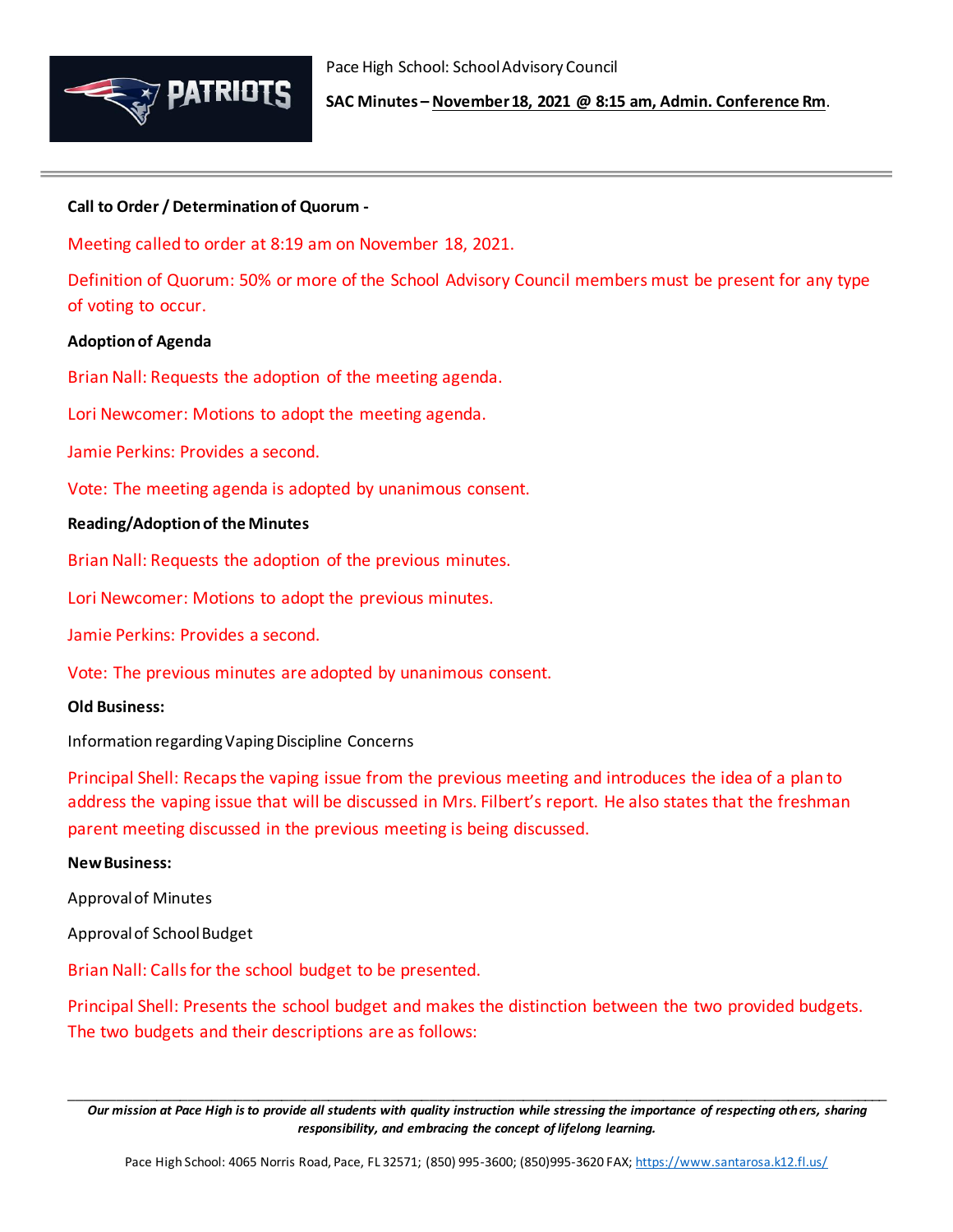Pace High School Budget – This budget is subject to SAC approval and funds school-based expenditures such as printers, paper, ITV equipment maintenance, radios, furniture, administration supplies, and program budgets for Art, Communication, English, Foreign Language, Math, Music, PE/DE/Health/Dance, Science and Social Studies.

Pace High School SIP Budget - This budget has been approved by the SAC, and as discussed in the previous minutes, Principal Shell may use the money from this budget without voting from the SAC. The current balance of this budget is \$4,814.00 because the expenditures from Freshman Day were added.

Brian Nall: Asks for a comparison of the current Pace High School Budget to that of years past.

Principal Shell: States that the per-student budget is lower because Pace High School now has 2,238 students, and he states that the total budget is about \$1,000 lower than the previous year's total budget. Principal Shell then says that Materials, Supplies, and Duplication is a large part of the budget with \$77,185.00 allotted to this expenditure. Lines V and VI of the budget show how the budget is dispersed through different classroom departments.

Cassandra Hazelwood: Asks if there is a paper or printer ink shortage.

Principal Shell: Says there is no shortage of paper or printer ink. He then says that the school just uses a lot of paper and printer ink.

Melissa Williams: Says that teachers supply ink to their own printers which can cost \$100 to \$300 per cartridge.

Amie Filbert: States that the PMPs are about 6 pages each and printing them uses a lot of ink/paper.

Brian Nall: Asks if there is a district requirement to print PMPs.

Amie Filbert: Says that PMPs need to be printed once by the school to be placed in a folder for record keeping and then printed again by the teacher to use with the student.

Lori Newcomer: Asks if there are any teachers that print more than others.

Principal Shell: Says that amount of printing done is specific for teachers.

Melissa Williams: Says that she prints more because of unreliable WIFI cancelling online lesson plans.

Principal Shell: Agrees that WIFI is a problem.

Joey Goodwin: States that 30% of the time, WIFI is an issue for testing.

Brian Nall: Asks about the district response to the WIFI issue.

Principal Shell: Says that WIFI is a district wide problem and the district is working on a solution. He then asks when online testing started.

Joey Goodwin: Says that 10-12 years ago, online testing started.

Principal Shell: Says that testing and practice testing on the same day uses a lot of the bandwidth.

\_\_\_\_\_\_\_\_\_\_\_\_\_\_\_\_\_\_\_\_\_\_\_\_\_\_\_\_\_\_\_\_\_\_\_\_\_\_\_\_\_\_\_\_\_\_\_\_\_\_\_\_\_\_\_\_\_\_\_\_\_\_\_\_\_\_\_\_\_\_\_\_\_\_\_\_\_\_\_\_\_\_\_\_\_\_\_\_\_\_\_\_\_\_\_\_\_\_\_\_\_\_\_\_\_ *Our mission at Pace High is to provide all students with quality instruction while stressing the importance of respecting others, sharing responsibility, and embracing the concept of lifelong learning.*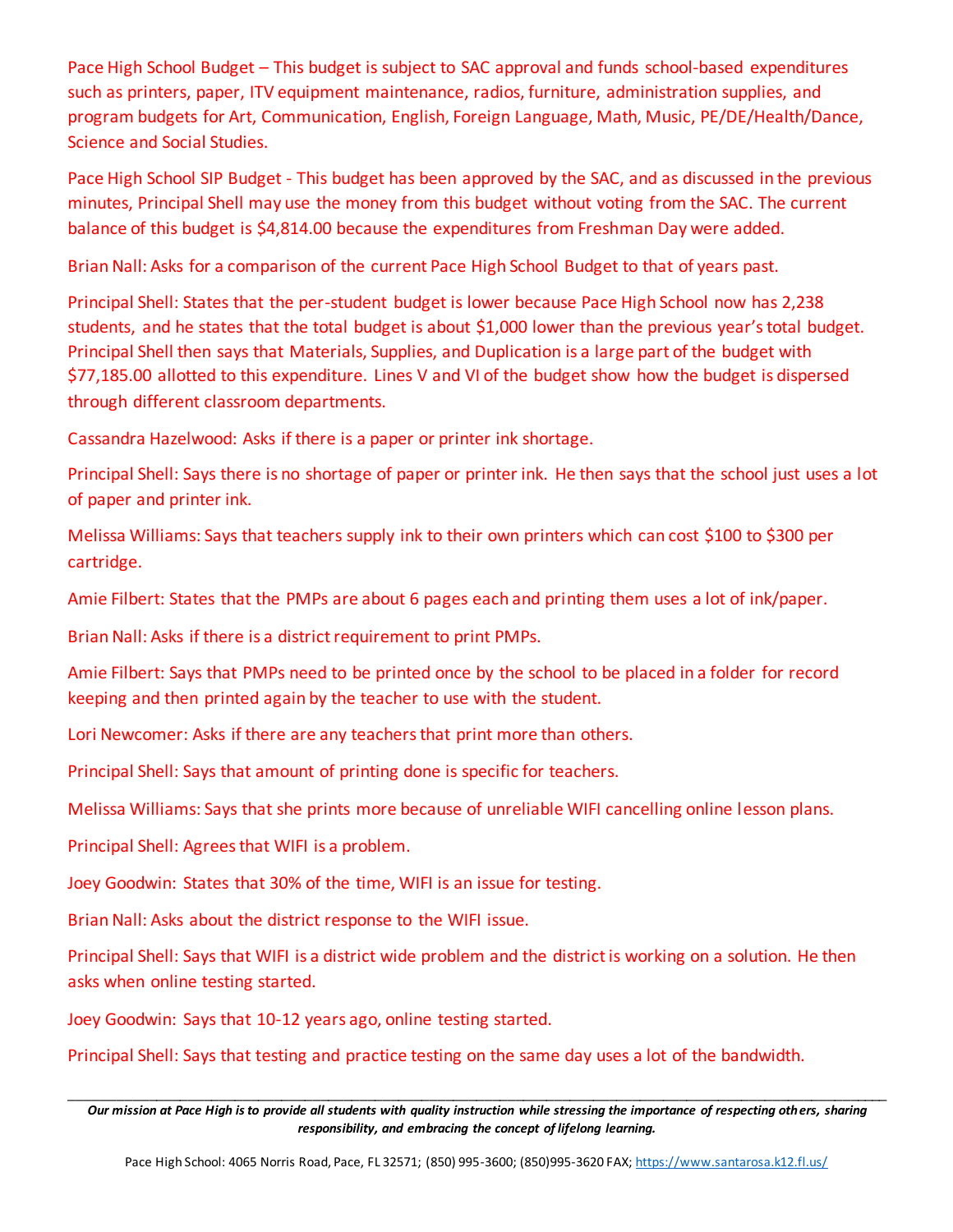Joey Goodwin: Says that construction has increased the effects of bad WIFI.

Lori Newcomer: Motions to approve the school budget.

Jamie Perkins: Provides a second.

Vote: The Pace High School Budget is approved by unanimous consent.

# **Reports**:

- 1. Principal's Report Mr. Shell
	- a. Budget Report

Principal Shell: Says that since the last meeting, the Freshman Day expenses have been added to the Pace High SIP Budget. The current budget balance is \$4,814.00. Next, he addresses the information presented during the Superintendent's town hall meeting. Specifically, he says that he is working on getting the charts and graphs from the presentation to go over the reports during the next SAC meeting.

2. Student Services Report – Mrs. Filbert

Amie Filbert: Says that PMPs for level 1 and 2 students have been given out. She then says that a CDAC counselor will be doing an anti-vaping presentation to Drivers ED and Critical Thinking during December. Then, she says that a parental presentation will be given in February to show parents what vaping devices look like.

Brian Nall: Presents the idea of using social media as a tool to get vaping intervention information to the community.

Joey Goodwin: Says that the school is working on getting Facebook Live presentations set up.

Amie Filbert: Says that there is a possibility of including the middle school in the vaping intervention presentations.

Dr. Matt Crow: Mentions that there is a lack of research for vaping interventions. He mentions the study "Above the influence of vaping" which used positive peer leaders to decrease the peer influence of vaping.

Amie Filbert: Says that in the past, SWAT (Students Working Against Tobacco) worked to decrease the peer influence of vaping, but the club no longer exists. She then says that the Suite 360 lessons have started and will be done once a month.

Principal Shell: Adds that bathrooms are vaping hotspots and that bathroom sensors for vaping devices may be coming soon.

3. Guidance Report – Mr. Gray

Dustin Gray: Says that 558 AP Exams have been ordered and is in the process of scheduling spring testing to work around the AP Exams. Next, he says that the school will be using a new math curriculum next year that will follow the BEST standards shown by the county. He states that the DOE is pulling the following math programs: Liberal Arts and Math for College Readiness. He then says that there is the possibility of

\_\_\_\_\_\_\_\_\_\_\_\_\_\_\_\_\_\_\_\_\_\_\_\_\_\_\_\_\_\_\_\_\_\_\_\_\_\_\_\_\_\_\_\_\_\_\_\_\_\_\_\_\_\_\_\_\_\_\_\_\_\_\_\_\_\_\_\_\_\_\_\_\_\_\_\_\_\_\_\_\_\_\_\_\_\_\_\_\_\_\_\_\_\_\_\_\_\_\_\_\_\_\_\_\_ *Our mission at Pace High is to provide all students with quality instruction while stressing the importance of respecting others, sharing responsibility, and embracing the concept of lifelong learning.*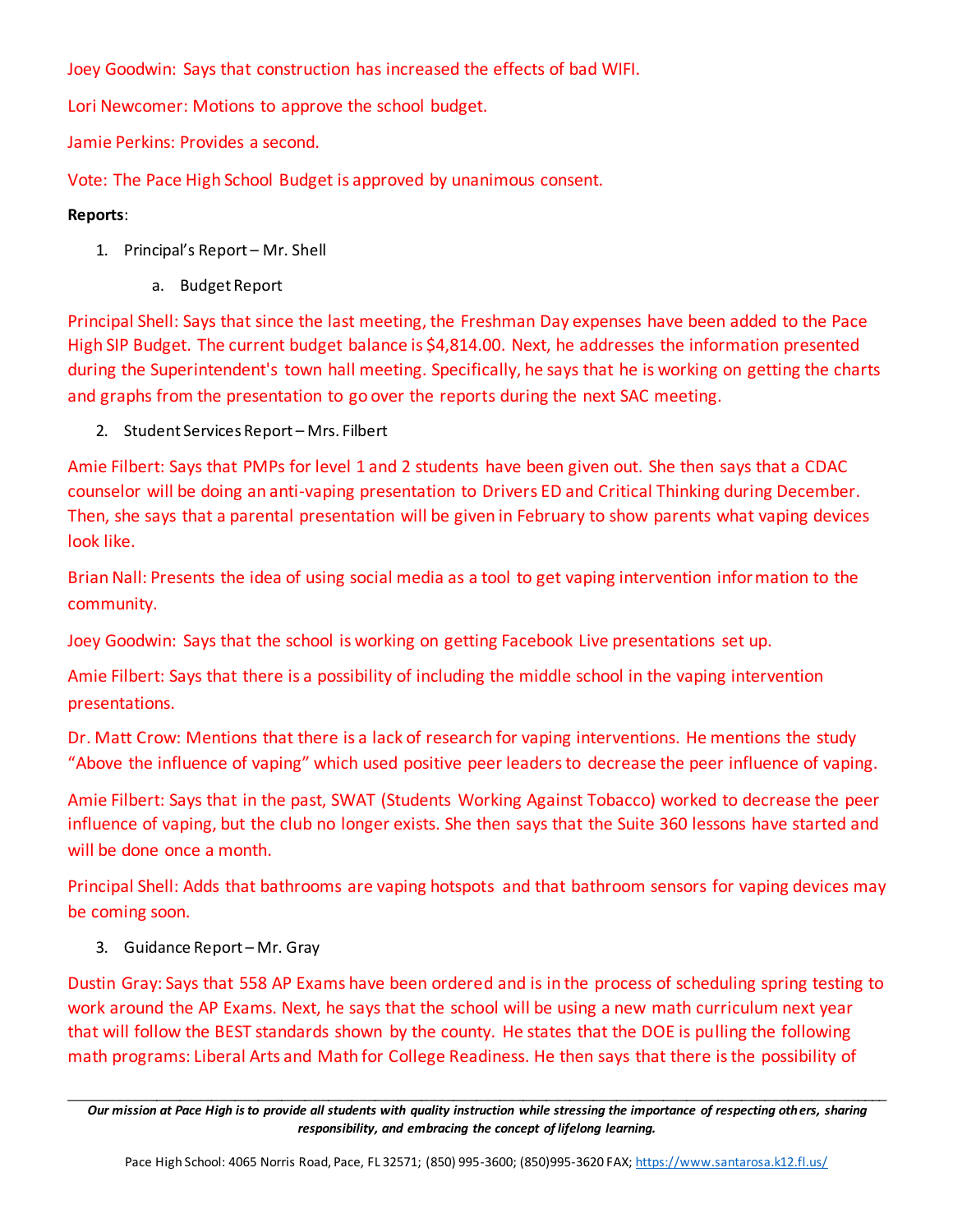double blocking math courses for struggling students if it doesn't present a major staffing issue. Following this, he says that there is a possibility of doing registration for classes in February which is earlier than years past. The English curriculum and STEAM are going well according to Assistant Principal Gray. He stated specifically that there is a "breath of normality" in the guidance department.

Cassandra Hazelwood: Asks when the updates about math curriculum will be published.

Dustin Gray: The date is TBD.

Principal Shell: Asks when how often 10-500 kids are testing.

Joey Goodwin: Says that about 30 days of testing are done each year. He then says that FSA ELA and Algebra 1 EOC are the most common tests. He also says that the spring is the busiest testing season and that some state tests may take two days. He then says that AP test dates are inflexible and set by College Board, so state testing has to work around AP testing.

Principal Shell: Says that the amount of testing done is an issue that detracts from students' instructional time. He then says that one person can't usually facilitate the testing [the district usually provides one proctor] and that anywhere from three to twelve Pace teachers may have to help proctor tests.

Lori Newcomer: Asks if volunteers can help proctor tests.

Joey Goodwin: Says that proctoring tests is tied to teaching certificates, so he would have to do more research. He says that if volunteers were to help proctor tests, his teaching certificate would be in jeopardy if the volunteers didn't follow protocol. He then says that admin can get pulled to help proctor tests and that the growth in the high school is making testing harder. He also says that the number of testing rooms are decreasing.

Lori Newcomer: Offers to put together a committee of trusted volunteers to help proctor tests if needed.

4. Facilities/Testing Report – Mr. Goodwin

Joey Goodwin: Starts with saying that the school is getting three more ID buzzer doors for the math hallway, 600 hallway, and 700 hallway. Previously, students had to knock on teachers' doors or windows to get into these hallways. He also says that BDAs are being installed to increase bandwidth for law enforcement and radio. He then thanks the PTSO members for purchasing umbrellas for students who eat lunch outside.

Cassandra Hazelwood: Syas that PTSO has a good amount of money for more umbrellas if needed.

5. Student Report – Aiden Bryan

Aidan Bryan: Says that students have been excited to have Mr. J (Sir Casey Johnson) as a substitute teacher because of his energy and authenticity.

Cassandra Hazelwood: Adds that Mr. J has been a positive influence to the students at Pace High School.

Principal Shell: Says that Mr. J is on the school's radar for hire.

6. Faculty Report – Mrs. Williams

\_\_\_\_\_\_\_\_\_\_\_\_\_\_\_\_\_\_\_\_\_\_\_\_\_\_\_\_\_\_\_\_\_\_\_\_\_\_\_\_\_\_\_\_\_\_\_\_\_\_\_\_\_\_\_\_\_\_\_\_\_\_\_\_\_\_\_\_\_\_\_\_\_\_\_\_\_\_\_\_\_\_\_\_\_\_\_\_\_\_\_\_\_\_\_\_\_\_\_\_\_\_\_\_\_ *Our mission at Pace High is to provide all students with quality instruction while stressing the importance of respecting others, sharing responsibility, and embracing the concept of lifelong learning.*